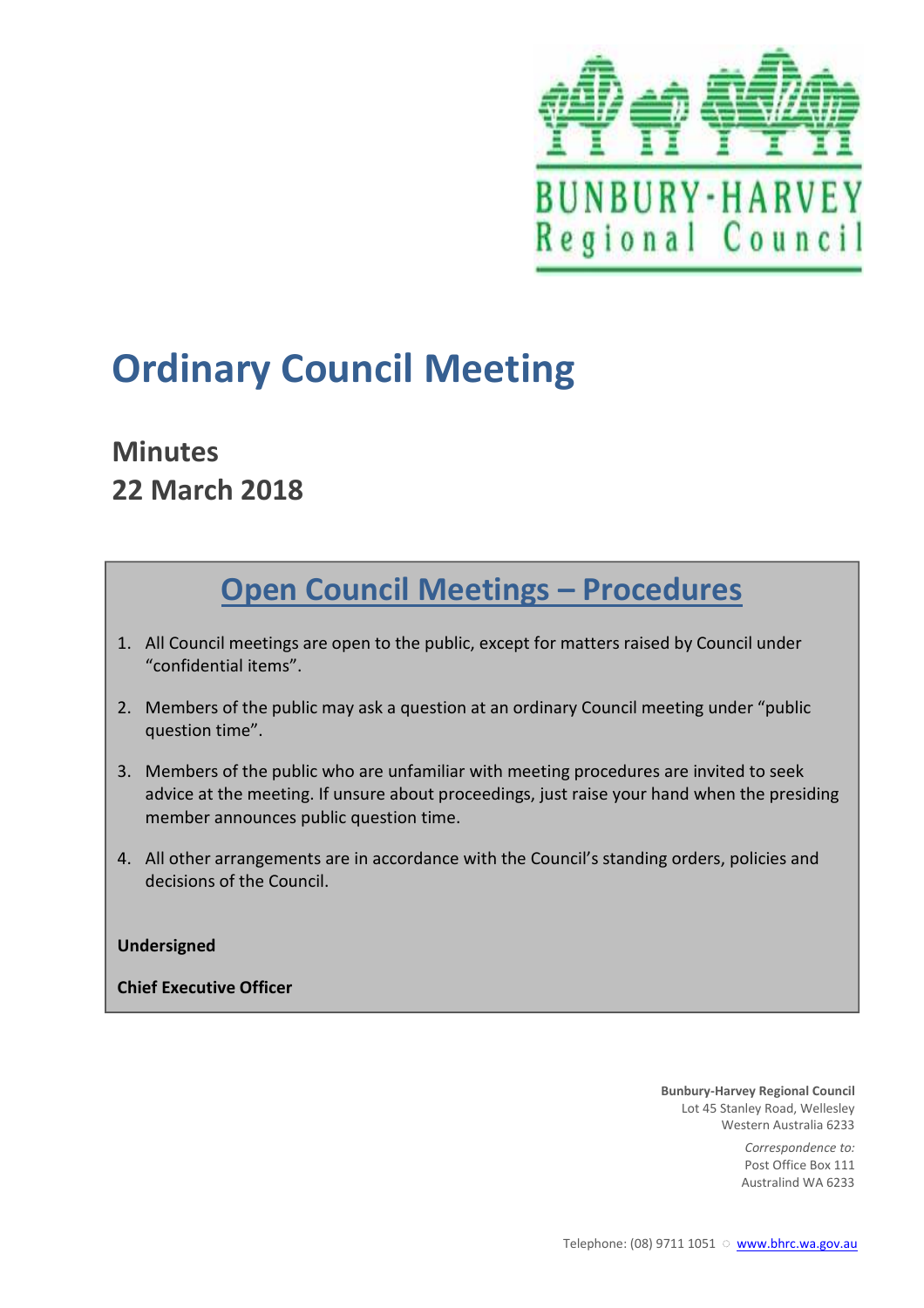#### **Table of Contents**

| 1.                                                                                   |                                                                               |                                                                                        |                |  |  |  |  |
|--------------------------------------------------------------------------------------|-------------------------------------------------------------------------------|----------------------------------------------------------------------------------------|----------------|--|--|--|--|
| 2.                                                                                   |                                                                               |                                                                                        |                |  |  |  |  |
|                                                                                      | 2.1                                                                           |                                                                                        |                |  |  |  |  |
| 3.                                                                                   |                                                                               |                                                                                        |                |  |  |  |  |
| 4.                                                                                   |                                                                               |                                                                                        |                |  |  |  |  |
| 5.                                                                                   |                                                                               |                                                                                        |                |  |  |  |  |
| 6.                                                                                   |                                                                               |                                                                                        |                |  |  |  |  |
| 7.                                                                                   |                                                                               |                                                                                        |                |  |  |  |  |
| 8.                                                                                   |                                                                               |                                                                                        |                |  |  |  |  |
| 9.                                                                                   |                                                                               |                                                                                        |                |  |  |  |  |
| 10.                                                                                  |                                                                               |                                                                                        |                |  |  |  |  |
|                                                                                      |                                                                               |                                                                                        |                |  |  |  |  |
|                                                                                      | 11.1                                                                          |                                                                                        |                |  |  |  |  |
|                                                                                      | 11.2                                                                          |                                                                                        |                |  |  |  |  |
|                                                                                      | 11.3                                                                          |                                                                                        |                |  |  |  |  |
|                                                                                      | 11.4                                                                          |                                                                                        |                |  |  |  |  |
|                                                                                      |                                                                               |                                                                                        |                |  |  |  |  |
|                                                                                      |                                                                               | 13. Urgent business approved by the person presiding or by decision of the Council  12 |                |  |  |  |  |
|                                                                                      |                                                                               |                                                                                        |                |  |  |  |  |
|                                                                                      |                                                                               |                                                                                        |                |  |  |  |  |
|                                                                                      |                                                                               |                                                                                        |                |  |  |  |  |
| <b>ATTACHMENTS</b>                                                                   |                                                                               |                                                                                        |                |  |  |  |  |
| Attachment 1 -<br><b>Financial Statements for the Period Ending 28 February 2018</b> |                                                                               |                                                                                        |                |  |  |  |  |
|                                                                                      | Attachment 2 -<br>Summary of Accounts paid for Period Ending 28 February 2018 |                                                                                        |                |  |  |  |  |
|                                                                                      |                                                                               | <b>DRAFT Compliance Audit Return 2017</b>                                              | Attachment 3 - |  |  |  |  |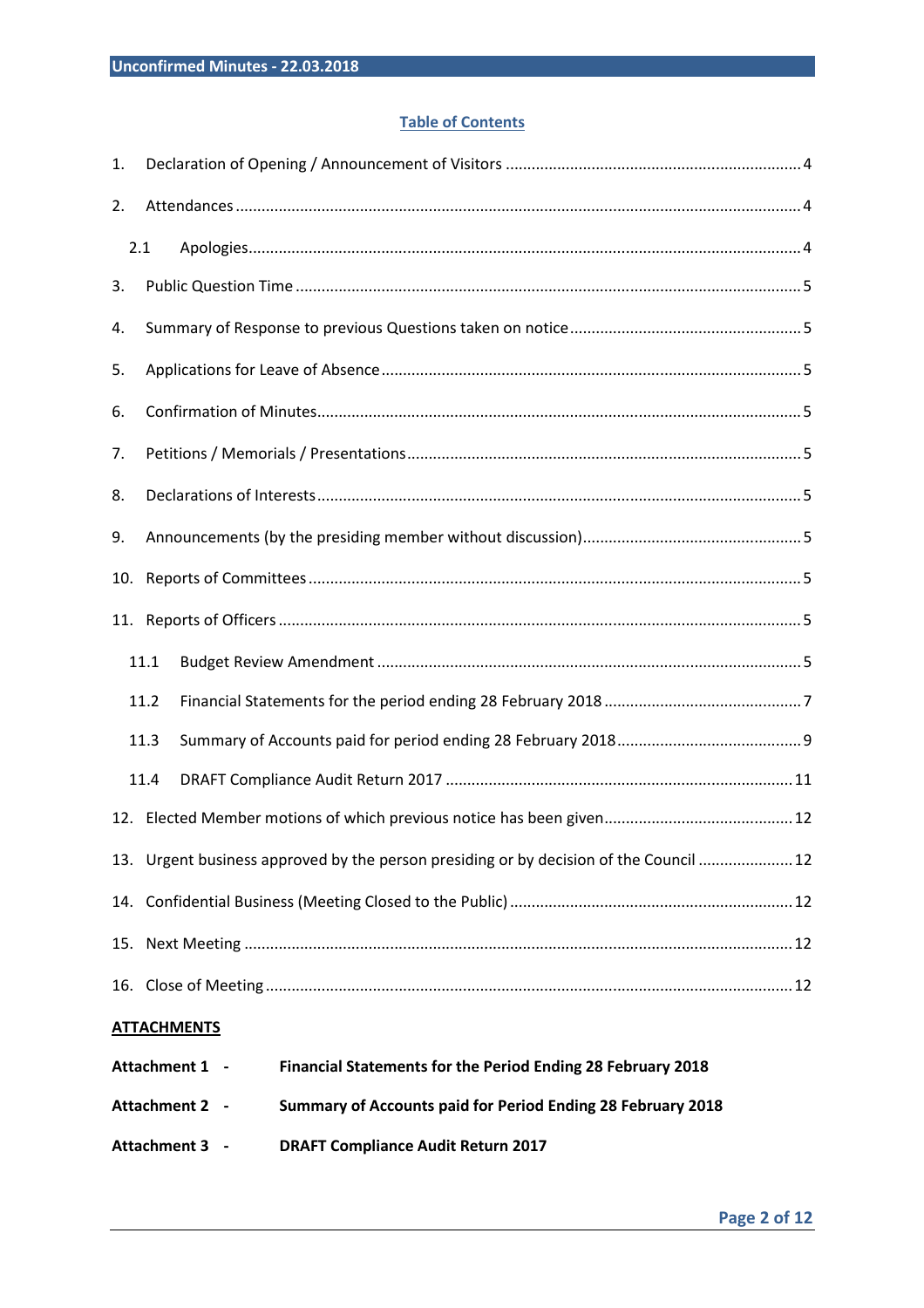# **Vision**

To be a leader in the development, implementation and maintenance of innovative and sustainable waste reduction, recycling and collection services while managing waste facilities with best practice standards within an engaged community.

# **Mission**

To ensure the delivery of an integrated, cost-effective and environmentally sound waste management system and to promote sustainable community programs and policies. Intergenerational equity – ensuring that the health, diversity and productivity of the environment is maintained or enhanced for the benefit of future generations.

## **Core Values**

The Bunbury-Harvey Regional Council aspires to act in accordance with the following values in all its decisions and actions:

**Leadership**: with good leadership, employee wellbeing and performance are enhanced and consequently the organisation thrives and prospers. Leadership is a critical determinant of organisational effectiveness empowering people to help create change. This means that the essence of leadership is building and maintaining a team and guiding that team towards desired results.

**Team Work**: a team environment demands that you make responsible decisions; it requires you to take charge. It requires you to develop excellent interpersonal skills to interact at a much different level with your team members.

**Integrity**: acting with a level of trust, respect, honesty, hard work, communication and shared responsibility that is exhibited by its people.

**Accountability**: ensuring the collection and management of solid waste and recovered materials in an environmentally sound manner and in accordance with regulatory requirements and the Department of Water and Environment Regulation Licence Conditions.

**Respect**: 'respect yourself', 'respect others' and 'respect our environment'.

**Innovation**: embracing new and better ways to achieve improved results through creativity, inventiveness, teamwork and the adoption of appropriate new processes and technology.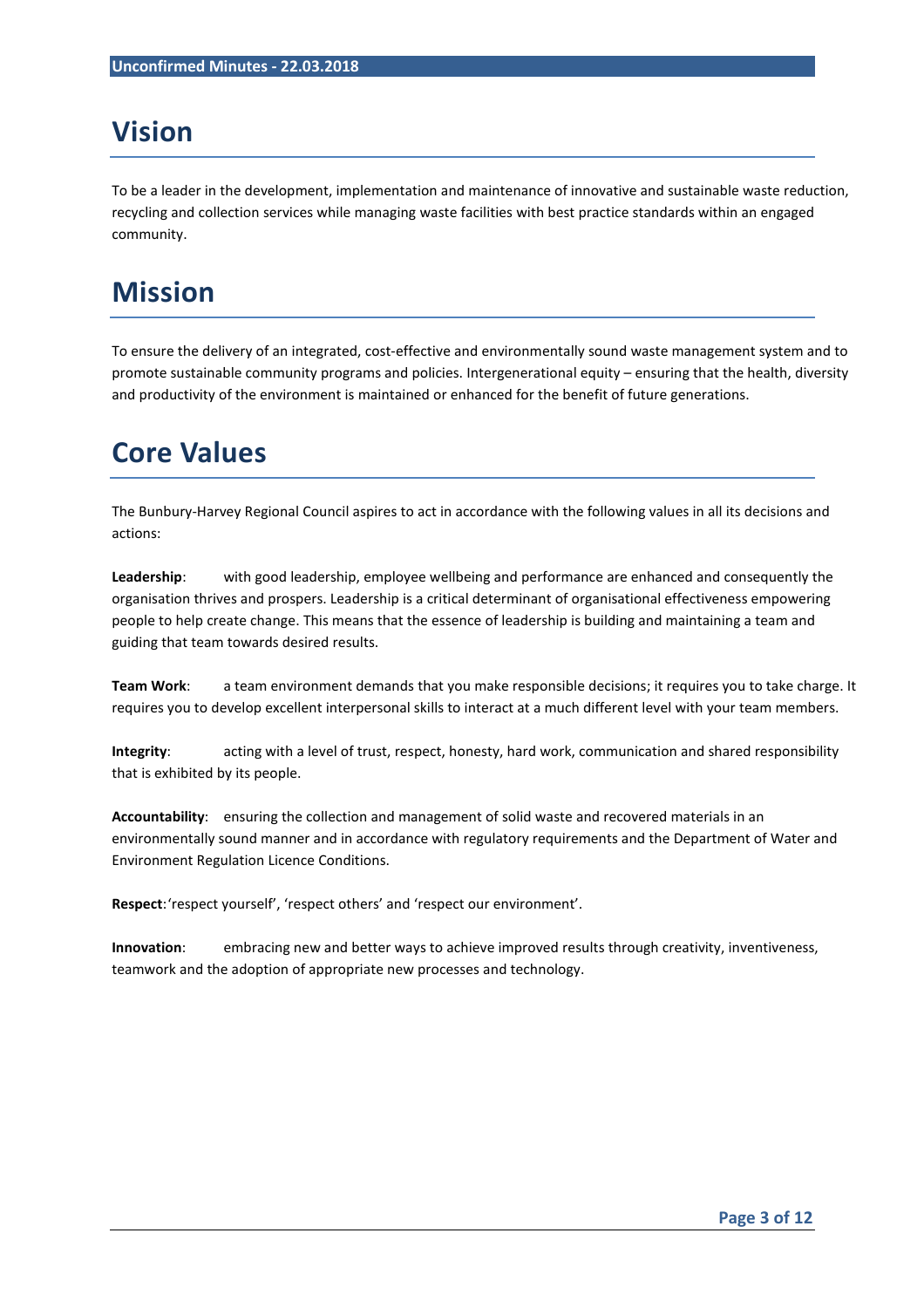# **Bunbury-Harvey Regional Council Minutes**

Minutes of the Ordinary Meeting of the Bunbury-Harvey Regional Council held in the Shire of Harvey Council Chambers, Administration Building, 7 Mulgara Street, Australind on Thursday, 22 March 2018 at 4:00pm.

### **MINUTES**

#### **1. Declaration of Opening / Announcement of Visitors**

The meeting was declared open by the Presiding Member Cr Murray Cook at 4:00pm.

These Minutes were confirmed as being true and correct by Council on Click here to enter a date. by Council Resolution: Click here to enter text.

\_\_\_\_\_\_\_\_\_\_\_\_\_\_\_\_\_\_\_\_\_\_\_\_\_\_\_\_ \_\_\_\_\_\_\_\_\_\_\_\_\_\_\_\_\_\_\_\_\_\_\_\_\_\_\_\_\_\_

**Cr Murray Cook Cr Murray Cook** Mr Tony Battersby Chairperson Chief Executive Officer

#### **2. Attendances**

| <b>Council Members:</b>                       | <b>Representing</b>                        |  |  |
|-----------------------------------------------|--------------------------------------------|--|--|
| Cr Murray Cook (Chairperson)                  | City of Bunbury                            |  |  |
| Cr Anita Shortland (Deputy Chairperson)       | Shire of Harvey                            |  |  |
| Cr Betty McCleary (Absent from meeting)       | City of Bunbury                            |  |  |
| Cr James Hayward                              | City of Bunbury                            |  |  |
| Cr Peter Monagle                              | Shire of Harvey                            |  |  |
| <b>Executive Leadership Team (Non-Voting)</b> | Representing                               |  |  |
| Mr Tony Battersby                             | Chief Executive Officer (BHRC)             |  |  |
| Mr Michael Parker                             | Chief Executive Officer (Shire of Harvey)  |  |  |
| <b>Officers (Non-Voting)</b>                  | <b>Representing</b>                        |  |  |
| Mrs Aileen Clemens                            | Manager Waste Operations (City of Bunbury) |  |  |
| Mr Chris Welham                               | Accountant                                 |  |  |
| Miss Martinette Pieterse                      | <b>Council Meeting Support Officer</b>     |  |  |
| <b>Others(Non-Voting)</b>                     | Representing                               |  |  |
| Mrs Kate Shaw                                 | Regional Waste Education Officer           |  |  |
| Mrs Tania Jackson                             | President (Shire of Harvey)                |  |  |

#### **2.1 Apologies**

Mal Osborne – Chief Executive Officer (City of Bunbury) Gavin Harris – Director Works and Services (City of Bunbury)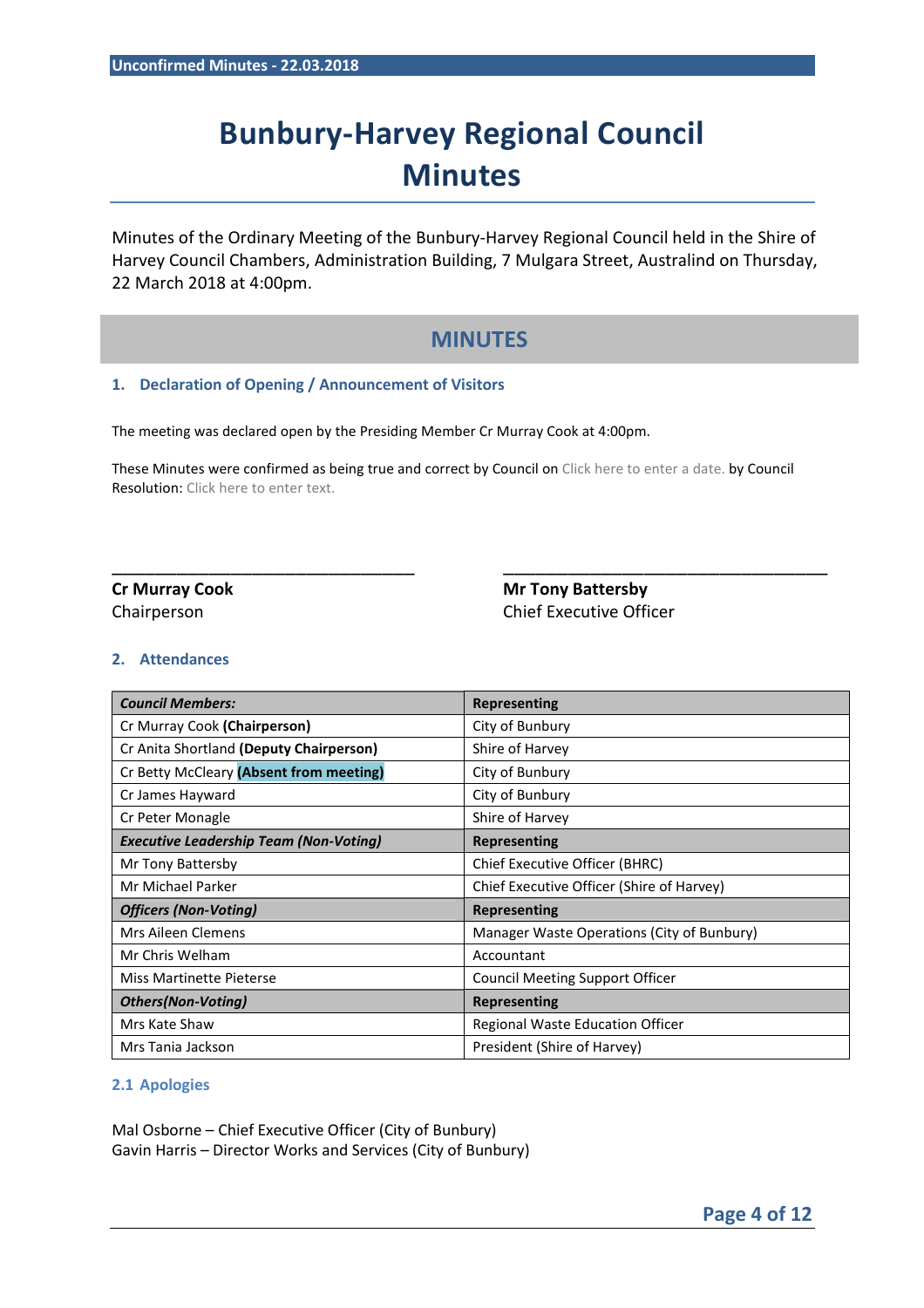- **3. Public Question Time**  Nil
- **4. Summary of Response to previous Questions taken on notice**  Nil
- **5. Applications for Leave of Absence**  Nil
- **6. Confirmation of Minutes**

The minutes of the Ordinary meeting of Council held on 22 February 2018, are confirmed as a true accurate record.

#### **COUNCIL DECISION:**

**MOVED BY: Cr Peter Monagle SECONDED BY: Cr James Hayward** 

**RESULT: CARRIED / LOST – 4/0** 

**RESOLUTION: OC220318-1524** 

- **7. Petitions / Memorials / Presentations**  Nil
- **8. Declarations of Interests**  Nil
- **9. Announcements (by the presiding member without discussion)**  Nil
- **10. Reports of Committees**  Nil
- **11. Reports of Officers**

#### **11.1 Budget Review Amendment**

| <b>Applicant / Proponent:</b>  | Internal                                |   |                             |   |  |
|--------------------------------|-----------------------------------------|---|-----------------------------|---|--|
| <b>Responsible Officer:</b>    | Chris Welham, Accountant                |   |                             |   |  |
| <b>Responsible Manager:</b>    | David Ransom, Manager Finance           |   |                             |   |  |
| <b>Executive:</b>              | Tony Battersby, Chief Executive Officer |   |                             |   |  |
|                                | Advocacy                                | ⊠ | Review                      | ⊠ |  |
| <b>Authority / Discretion:</b> | Executive/Strategic                     | ⊠ | Quasi-Judicial              |   |  |
|                                | Legislative                             | ⊠ | <b>Information Purposes</b> |   |  |
| Attachment(s):                 |                                         |   |                             |   |  |

#### *Purpose*

To amend the Budget Review adopted by Council on 22 February 2018 for the period 1 July 2017 to 31 January 2018. The changes required have no effect on the forecast closing surplus of \$128,722.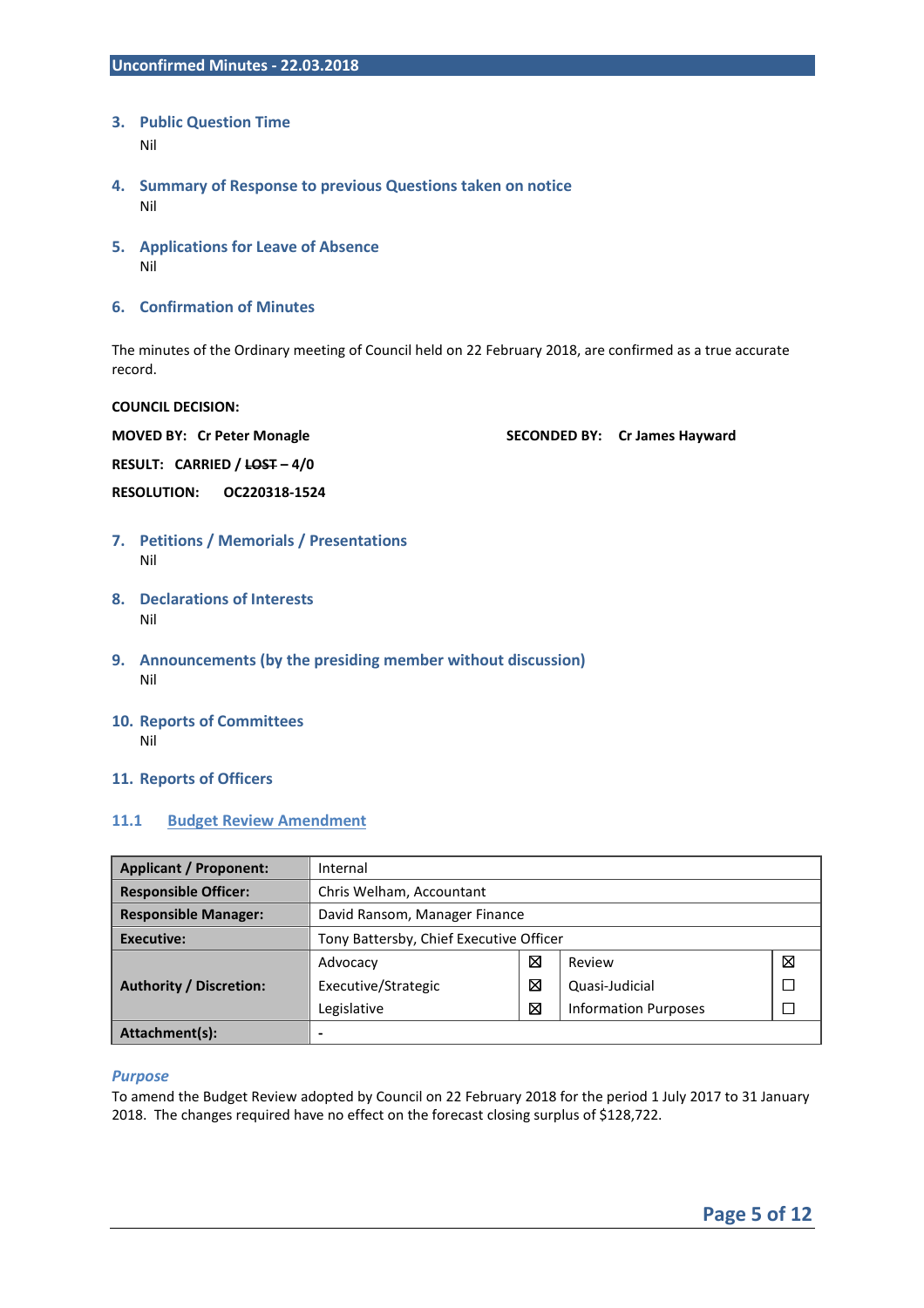#### *Executive Recommendation*

#### **That Council:**

Council approve the following amendments to the Budget Review for the period 1 July 2017 to 31 January 2018 previous adopted at Council on 22 February 2018 and adjust the budget accordingly:

- 1. Increase transfers to the Site Post Closure Rehabilitation Reserve by \$158,000.
- 2. Decrease transfers to the Plant and Infrastructure Reserve by \$158,000.

#### **COUNCIL DECISION:**

**RESULT: CARRIED / LOST – 4/0** 

**MOVED BY: Cr James Hayward SECONDED BY: Cr Anita Shortland CR Anita Shortland Shortland Shortland Shortland Shortland Shortland Shortland Shortland Shortland Shortland Shortland Shortland Shortland Shortland Shortland Sho** 

**RESOLUTION: OC220318-1525** 

#### *Background*

The Budget Review adopted by Council on the 22 February 2018 contained an error in the treatment of savings in site rehabilitation costs of \$158,000. The savings should have been returned to the Site Post Closure Rehabilitation Reserve but were instead treated as unrestricted cash. The savings were a result of the favourable tender received for the gabion wall and associated costs.

#### *Details*

To correct the mistreatment of savings from site rehabilitation costs of \$158,000 it will be necessary to return these funds to the Site Post Closure Rehabilitation Reserve and offset this by a reduction in the budgeted transfer to the Plant and Infrastructure Reserve. (Note; the additional funds to the Plant and Infrastructure Reserve were from the original forecast operation surplus which is now no longer possible).

This will result in no change to the budgeted closing surplus funds as at 30 June 2018 of \$128,722. Total reserve funds will also remain unchanged. However the Site Post Closure Rehabilitation Reserve will be \$158,000 higher and the Plant and Infrastructure Reserve will be \$158,000 lower as shown below:

| <b>Current Adopted Budgeted Closing Funds</b>                       | \$128,722   |
|---------------------------------------------------------------------|-------------|
| <b>Transfers to or from Reserves:</b>                               |             |
| Decrease in transfers to Plant and Infrastructure Reserve           | \$158,000   |
| Decrease in transfers from Site Post Closure Rehabilitation Reserve | (\$158,000) |
| Budget surplus closing Funds as at 30 June 2018                     | \$128,722   |

The forecast balance of the Site Post Closure Rehabilitation Reserve and the Plant and Infrastructure Reserve at 30 June 2018 will be \$1,388,483 and \$809,408 respectively.

#### *Consultation*

Tony Battersby – Chief Executive Officer.

#### *Statutory Environment*

Regulation 33A of the *Local Government (Financial Management) Regulations 1996* requires:

- 1) Between 1 January and 31 March in each year a local government is to carry out a review of its annual budget for that year.
- 2) Within 30 days after a review of the annual budget of a local government is carried out it is to be submitted to the council.
- 3) A council is to consider a review submitted to it and is to determine\* whether or not to adopt the review, any parts of the review or any recommendations made in the review. \**Absolute majority required*
- 4) Within 30 days after a council has made a determination, a copy of the review and determination is to be provided to the Department.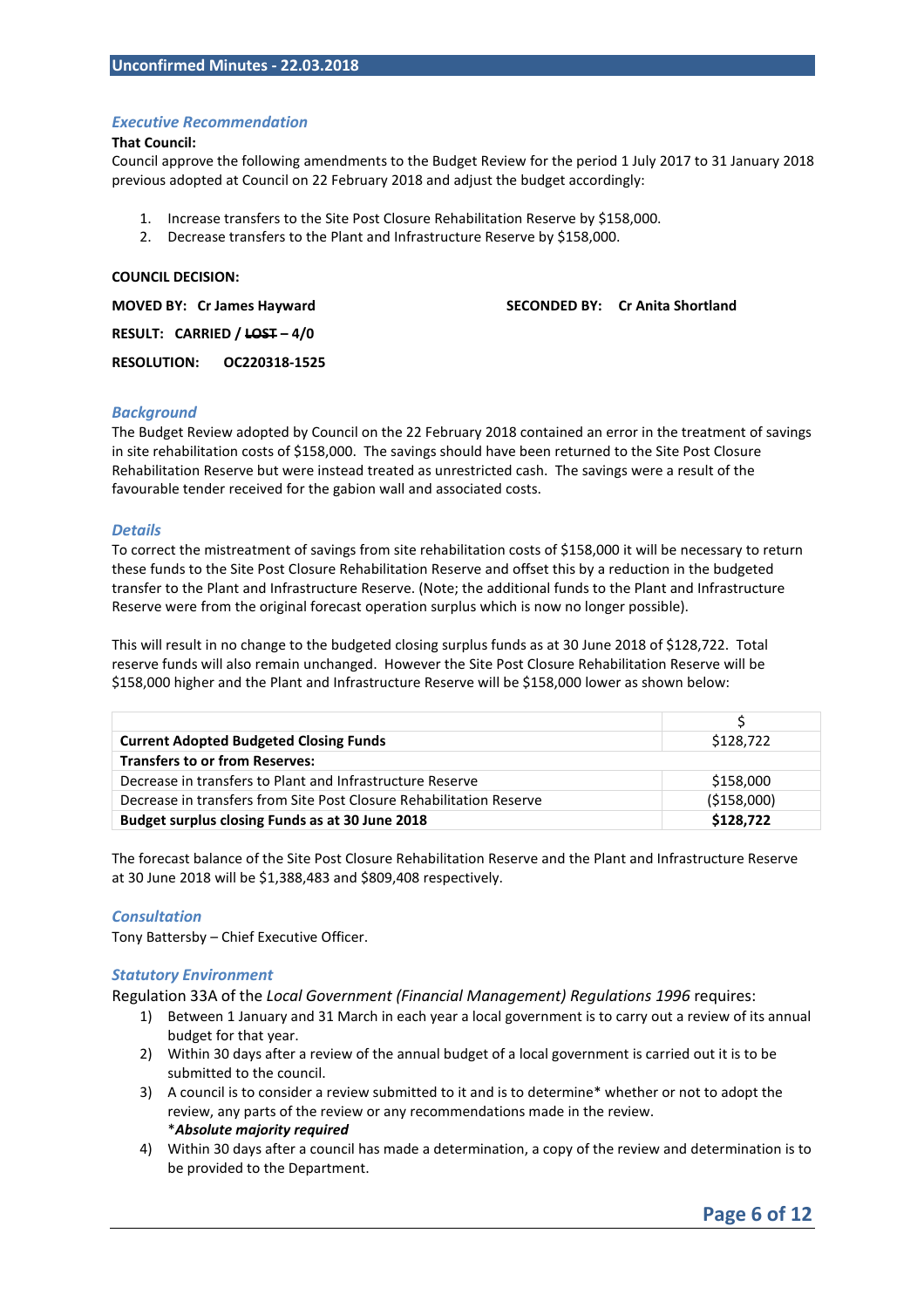#### *Policy Implications*

Nil

#### *Financial Implications*

Specific financial implications are as outlined in this report.

#### *Voting Requirement*

Absolute Majority Required.

#### *Comment*

The proposed corrections will leave the forecast closing surplus of \$128,722 unchanged from the adopted Budget Review.

#### **11.2 Financial Statements for the period ending 28 February 2018**

| <b>Applicant / Proponent:</b>  | Internal                                                                   |   |                             |  |  |
|--------------------------------|----------------------------------------------------------------------------|---|-----------------------------|--|--|
| <b>Responsible Officer:</b>    | Chris Welham, Accountant                                                   |   |                             |  |  |
| <b>Responsible Manager:</b>    | David Ransom, Manager Finance                                              |   |                             |  |  |
| <b>Executive:</b>              | Tony Battersby, Chief Executive Officer                                    |   |                             |  |  |
|                                | Advocacy                                                                   | ⊠ | Review                      |  |  |
| <b>Authority / Discretion:</b> | Executive/Strategic                                                        | ⊠ | Quasi-Judicial              |  |  |
|                                | Legislative                                                                | ⊠ | <b>Information Purposes</b> |  |  |
| Attachment(s):                 | Attachment 1 - Financial Statements for the Period Ending 28 February 2018 |   |                             |  |  |
|                                | (Appendices $1 - 8$ )                                                      |   |                             |  |  |

#### *Summary*

The following comments are provided on the key elements of Council's Financial Performance:

#### 1. Statement of Comprehensive Income **(attached at Appendix 1)**

a. Year-to-date Financial Performance to 28 February 2018

|                                | <b>ACTUAL</b> | <b>BUDGET</b> | <b>VARIANCE</b> |            |
|--------------------------------|---------------|---------------|-----------------|------------|
| Year-to-date Income            | 2,607,212     | 2,583,624     | 23,588          | Favourable |
| Year-to-date Expenditure       | (2,504,456)   | (2,611,773)   | 107,317         | Favourable |
| Year-to-date Operating Surplus | 102,756       | (28, 149)     | 130,905         | Favourable |

#### 2. Statement of Financial Activity **(attached at Appendix 3)**

Closing Funding Surplus to 30 June 2018 is forecast at 127,637, \$1,085 less than the Budgeted Closing Surplus due to an insurance adjustment.

#### 3. Capital Works **(attached at Appendix 4)**

|                                  | <b>ACTUAL</b> | <b>BUDGET</b> | VARIANCE |              |
|----------------------------------|---------------|---------------|----------|--------------|
| Year-to-date Capital Expenditure | (999,403)     | (999,163)     | (240)    | Unfavourable |

#### 4. Statement of Financial Position **(attached at Appendix 5)**

| Current Assets of \$6,494,383 includes: | Year-to-date | <b>Forecast</b> |
|-----------------------------------------|--------------|-----------------|
| o Cash and Cash Equivalents             | 6.192.347    | 3,368,143       |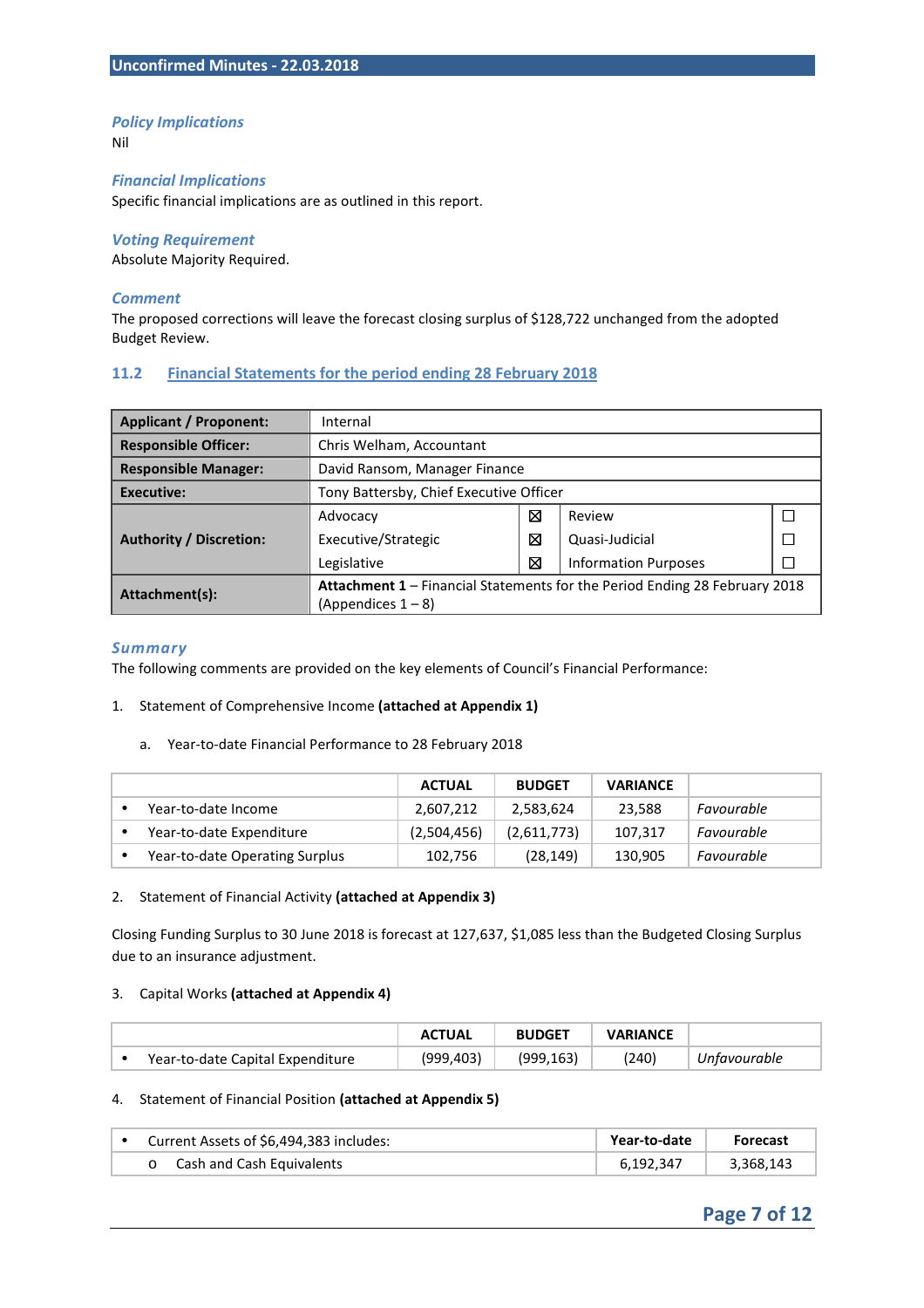#### **Unconfirmed Minutes - 22.03.2018**

| Trade and Other Receivables | 293,508 | 294,460 |
|-----------------------------|---------|---------|
| Prepayments                 | 7.416   | 1,787   |
| Inventories                 |         | 2,000   |

|           | Current Liabilities of \$406,922 includes:                    |            |           |  |  |  |  |
|-----------|---------------------------------------------------------------|------------|-----------|--|--|--|--|
|           | Trade and Other Payables<br>$\circ$                           | 192,468    | 208,225   |  |  |  |  |
|           | Provisions<br>$\Omega$                                        | 214,454    | 180,488   |  |  |  |  |
|           |                                                               |            |           |  |  |  |  |
| $\bullet$ | Working Capital (Current Assets less Current Liabilities) is: | 6,087,461  | 3,277,676 |  |  |  |  |
|           | Equity (Total Assets less Total Liabilities) is:              | 10,835,068 | 9,322,110 |  |  |  |  |
| $\bullet$ | Reserves of \$4,383,746 includes:                             |            |           |  |  |  |  |
|           | Plant and Infrastructure Reserve<br>$\Omega$                  | 215,655    | 809,408   |  |  |  |  |
|           | Site Post Closure Rehabilitation Reserve<br>$\circ$           | 2,313,406  | 1,388,483 |  |  |  |  |
|           | <b>Waste Minimisation Reserve</b><br>$\Omega$                 | 260,200    | 368,385   |  |  |  |  |
|           | Stanley Road Lined Cell Construction Reserve<br>$\circ$       | 548,059    | 555,018   |  |  |  |  |
|           | <b>Organics Processing Reserve</b><br>$\circ$                 | 1,046,426  | 28,747    |  |  |  |  |

#### 5. Investments

|               | Total of \$6,003,618 includes: |                   |                  |                                        |  |  |  |
|---------------|--------------------------------|-------------------|------------------|----------------------------------------|--|--|--|
|               |                                | Invested Funds \$ | % of Total Funds | Max % of Total Funds<br><b>Allowed</b> |  |  |  |
| $\circ$       | <b>Bankwest</b>                | 681,241           | 11               | 50                                     |  |  |  |
| $\Omega$      | Commonwealth Bank              | 559,961           | 19               | 75                                     |  |  |  |
| $\Omega$      | National Australia Bank        | 2,652,379         | 38               | 75                                     |  |  |  |
| $\circ$       | Westpac                        | 2,110,037         | 32               | 75                                     |  |  |  |
| <b>TOTAL:</b> |                                | 6,003,618         | 100              |                                        |  |  |  |

Funds which are not required for payment of creditors are invested in interest bearing Term Deposits for 1 to 3 months. Quotations are obtained to ensure the best interest rate is received. Interest earnings are shown in the financial statements.

#### *Executive Recommendation*

#### **That Council:**

Receive and accept the Financial Statements for period ending 28 February 2018 as presented to Council.

#### **COUNCIL DECISION:**

**MOVED BY: Cr Anita Shortland SECONDED BY: Cr Peter Monagle SECONDED BY: Cr Peter Monagle** 

**RESULT: CARRIED / LOST – 4/0** 

**RESOLUTION: OC220318-1526** 

#### *Background*

A financial management report is provided to Councillors on a monthly basis which includes the following summaries:

- Statement of Comprehensive Income **(attached at Appendix 1)**
- Banksia Road Operations **(attached at Appendix 2)**
- Statement of Financial Activity **(attached at Appendix 3)**
- Capital Works Expenditure Summary **(attached at Appendix 4)**
- Statement of Financial Position **(attached at Appendix 5)**
- Statement of Net Current Assets **(attached at Appendix 6)**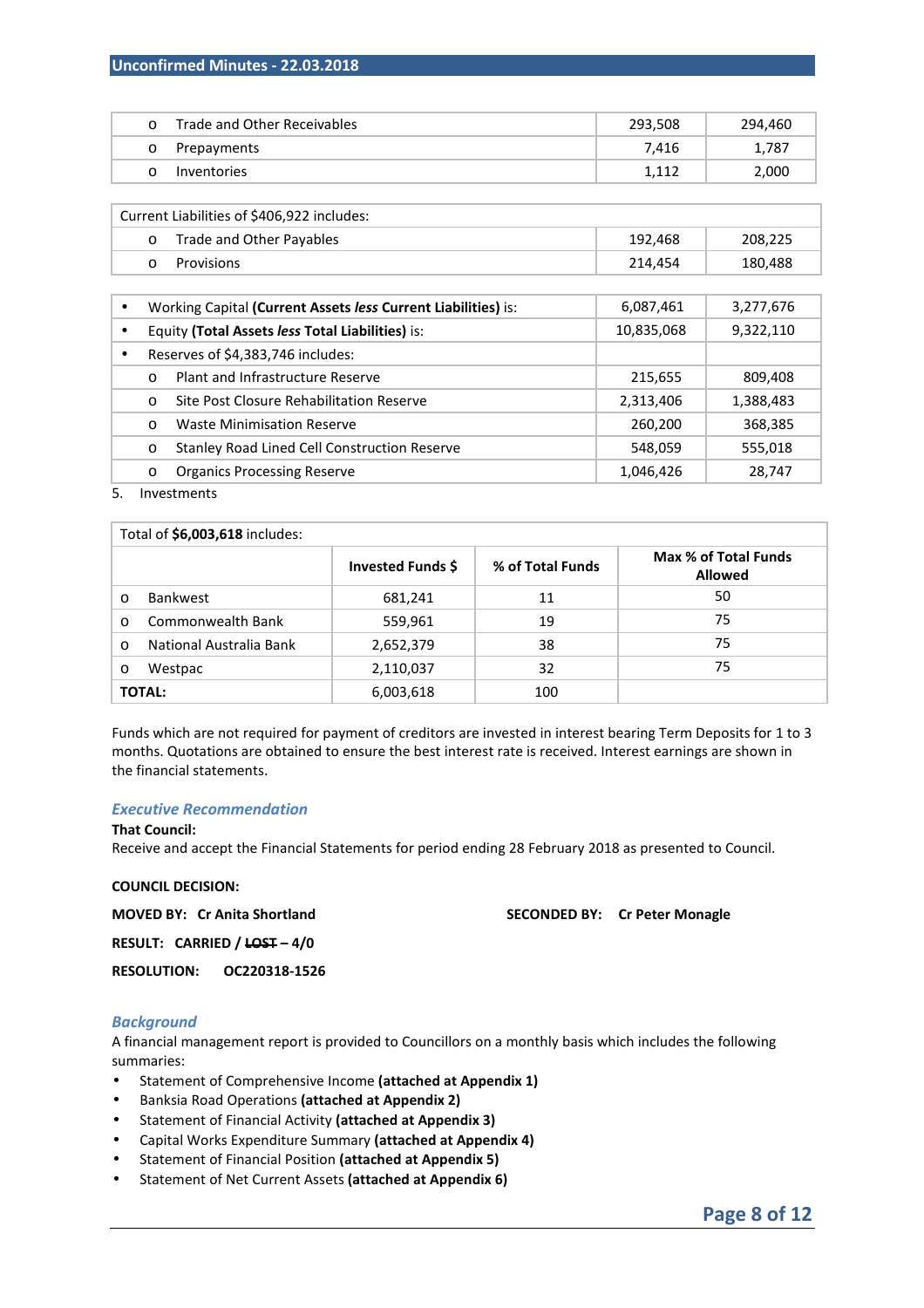- Fees and Charges Summary **(attached at Appendix 7)**
- Debtors Report **(attached at Appendix 8)**

#### *Legislative Compliance*

In accordance with the provisions of Section 6.4 of the Local Government Act 1995 and Regulations 34(1) of the Local Government (Financial Management) Regulations 1996, a Local Government is to prepare each month a Statement of Financial Activity (Attached at Appendix 3) reporting on the revenue and expenditure as set out in the annual budget under Regulations 22 (1) (d) for this month.

At the Council Meeting on 27 July 2017, Council adopted that a variance between actual and budget-to-date of greater than or equal to 10% and \$15,000 is considered to be a material variance for reporting purposes in the Statement of Financial Activity for 2017/18.

The following is an explanation of significant variances identified in the Statement of Comprehensive Income and the Statement of Financial Activity:

| <b>Statement of Comprehensive Income</b>                                                    | <b>YTD Actual to YTD</b> |
|---------------------------------------------------------------------------------------------|--------------------------|
|                                                                                             | <b>Budget Variance</b>   |
| <b>Employee Costs</b>                                                                       |                          |
| <b>Site Cleanup</b> – Year-to-date expenditure exceeds the original budget. This has been   |                          |
| offset in the forecast against Waste Transfer Station and Earthworks Operations             | \$21,120<br>(63%)        |
| Employee Costs.                                                                             |                          |
| <b>Materials and Contracts</b>                                                              |                          |
| <b>Organics Expenditure</b> - There have been savings compared to budget due to the         | \$28,913                 |
| reduction in tipping volumes.                                                               | 23%                      |
| <b>Earthworks Operations</b> - Favourable year-to-date budget variance due to savings in    | \$40,398                 |
| repairs and maintenance of plant.                                                           | 27%                      |
| <b>Statement of Financial Activity</b>                                                      |                          |
| <b>Operating Expenses by Nature and Type</b>                                                |                          |
| <b>Materials and Contracts</b> - Favourable variance. See explanation above included in the | \$88,815                 |
| Statement of Comprehensive Income variances.                                                | 11%                      |

#### *Voting Requirement*

Absolute Majority

#### **11.3 Summary of Accounts paid for period ending 28 February 2018**

| <b>Applicant / Proponent:</b>  | Internal                                                    |   |                             |  |  |  |
|--------------------------------|-------------------------------------------------------------|---|-----------------------------|--|--|--|
| <b>Responsible Officer:</b>    | Chris Welham, Accountant                                    |   |                             |  |  |  |
| <b>Responsible Manager:</b>    | David Ransom, Manager Finance                               |   |                             |  |  |  |
| Executive:                     | Tony Battersby, Chief Executive Officer                     |   |                             |  |  |  |
|                                | Advocacy                                                    | ⊠ | Review                      |  |  |  |
| <b>Authority / Discretion:</b> | Executive/Strategic                                         | ⊠ | Quasi-Judicial              |  |  |  |
|                                | Legislative                                                 | ⊠ | <b>Information Purposes</b> |  |  |  |
| Attachment(s):                 | Summary of Accounts paid for period ending 28 February 2018 |   |                             |  |  |  |

#### *Summary*

Section 13 (2) of Government (Financial Management) Regulations 1996 require that where Local Government has delegated to the CEO the exercise of its power to make payments from the municipal fund or the trust fund or the trust fund, a list of accounts paid by the CEO is to be prepared each month showing detail for each account paid since such list was prepared. This item is presented to Council to advice of payments made for 28 February 2018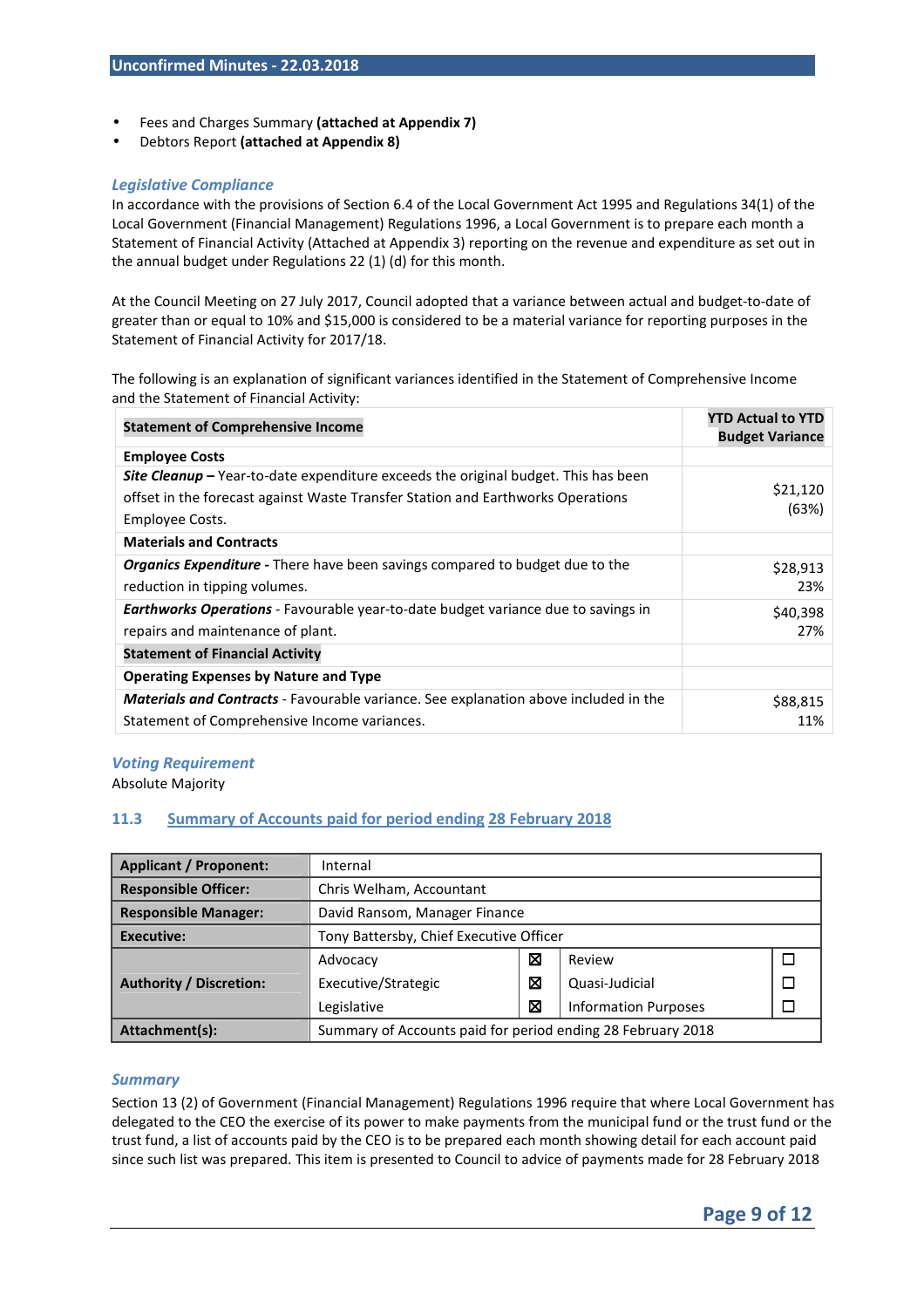#### *Officer Recommendation*

#### **That Council:**

Receive and accept the Summary of Accounts paid for period ending 28 February 2018 as presented to Council.

**COUNCIL DECISION: RESULT: CARRIED / LOST – 4/0** 

**MOVED BY: Cr Anita Shortland SECONDED BY: Cr James Hayward** 

**RESOLUTION: OC220318-1527** 

#### *Background*

As noted in Summary.

#### *Officer Comment*

The attachment details all payments made for 28 February 2018

#### *Consultation*  Nil

#### *Financial Implications*

As per the declaration within the schedule summary, the accounts have been checked and are fully supported by vouchers and invoices and which have been duly certified as to the receipt of goods and the rendition of service and as to prices, computation and costing(s). Sufficient allocations are contained within the 2017/2018 budget to cover payment of the accounts.

#### *Statutory Environment*

Sections 12 and 13 of the Local Government (Financial Management) Regulations 1996 Apply.

*Strategic Implications*  Nil

*Policy Implications*  Nil

*Voting Requirement*  Simple Majority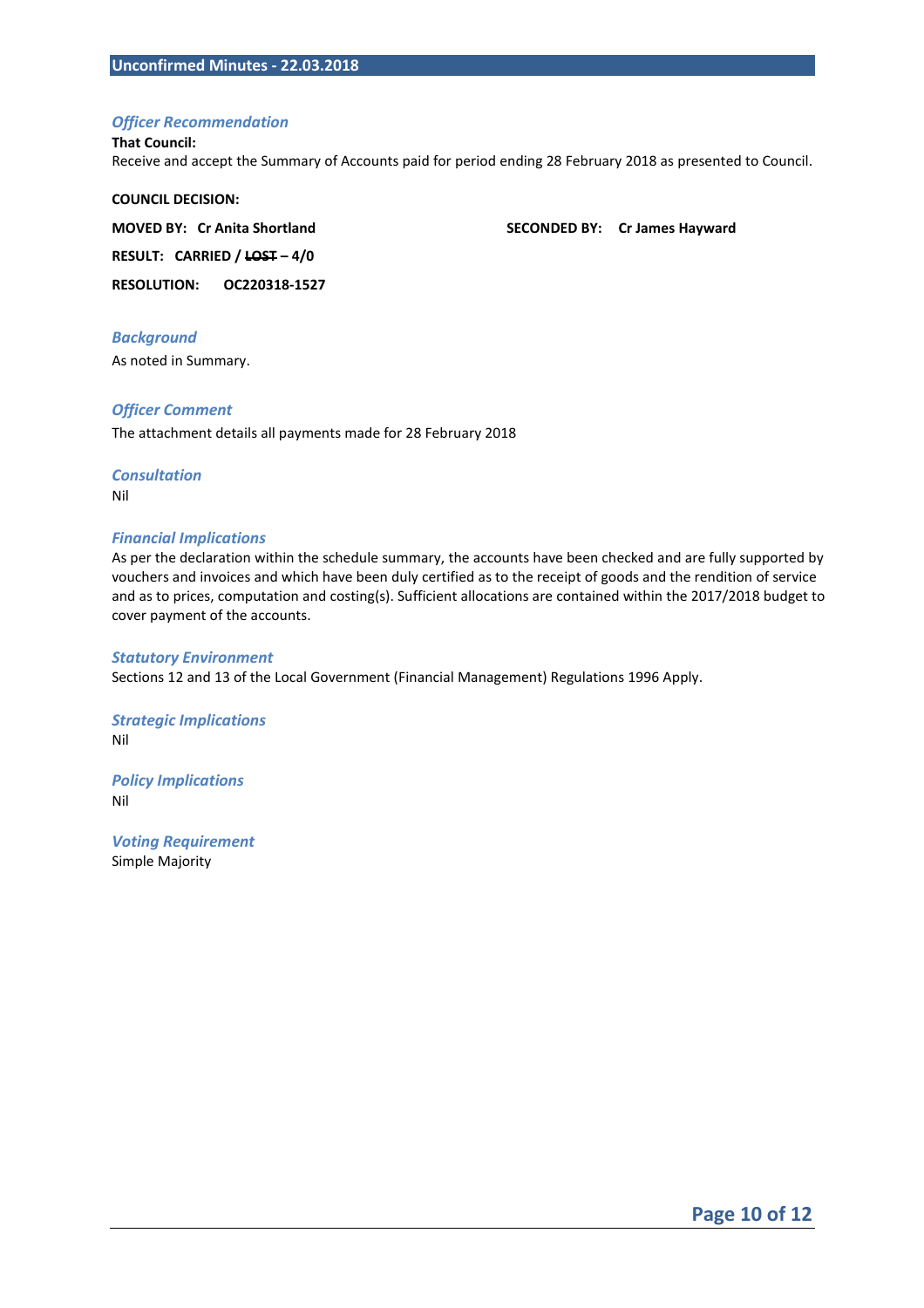#### **11.4 DRAFT Compliance Audit Return 2017**

| <b>Applicant / Proponent:</b>  | Internal                                                 |   |                             |  |  |  |
|--------------------------------|----------------------------------------------------------|---|-----------------------------|--|--|--|
| <b>Responsible Officer:</b>    | Tony Battersby, Chief Executive Officer                  |   |                             |  |  |  |
| <b>Responsible Manager:</b>    |                                                          |   |                             |  |  |  |
| Executive:                     | Tony Battersby, Chief Executive Officer                  |   |                             |  |  |  |
|                                | Advocacy                                                 | ⊠ | Review                      |  |  |  |
| <b>Authority / Discretion:</b> | Executive/Strategic                                      | ⊠ | Quasi-Judicial              |  |  |  |
|                                | Legislative                                              | ⊠ | <b>Information Purposes</b> |  |  |  |
| Attachment(s):                 | <b>Attachment 3 - DRAFT Compliance Audit Return 2017</b> |   |                             |  |  |  |

#### *Précis*

Regulation 14 of the Local Government (Audit) Regulations 1996 requires that a local government carry out a compliance audit for the period 1 January to 31 December of each year. This report is presented to Council for consideration of the Compliance Audit for the period 1 January 2017 to 31 December 2017.

#### *Officer Recommendation*

#### **That Council:**

Receive and accept the Compliance Audit Return 2017 as present to Council and that Council request the Chief Executive Officer and Chairperson to sign the Compliance Audit Return and forward the return to the Department of Local Government.

# **COUNCIL DECISION:**

**MOVED BY: Cr James Hayward SECONDED BY: Cr Peter Monagle** 

**RESULT: CARRIED / LOST – 4/0** 

**RESOLUTION: OC220318-1528**

#### *Background*

Regulation 14 of the Local Government (Audit) Regulations 1996 requires that a local government carry out a compliance audit for the period 1 January to 31 December of each year. After carrying out a Compliance Audit the local government is to prepare Compliance Audit Return (CAR) in a form approved by the Minister.

The CAR is required to be submitted to the Executive Director by 31 March of each year. The form of CAR approved by the Minister for the 2017 CAR is via completion of an online form on the Department of Local Government and Regional Developments (DLGRD) website. The CEO has completed the return (Attachment 11.3A) and the report is provided for Council's information.

#### *Officer Comment*

Notes are included in the attached Compliance Audit Return.

*Consultation*  Nil

*Financial Implications*  Nil

#### *Statutory Environment*

Regulation 14 of the Local Government (Audit) Regulations 1996 apply require the Local Government to complete a Compliance Audit Return each year.